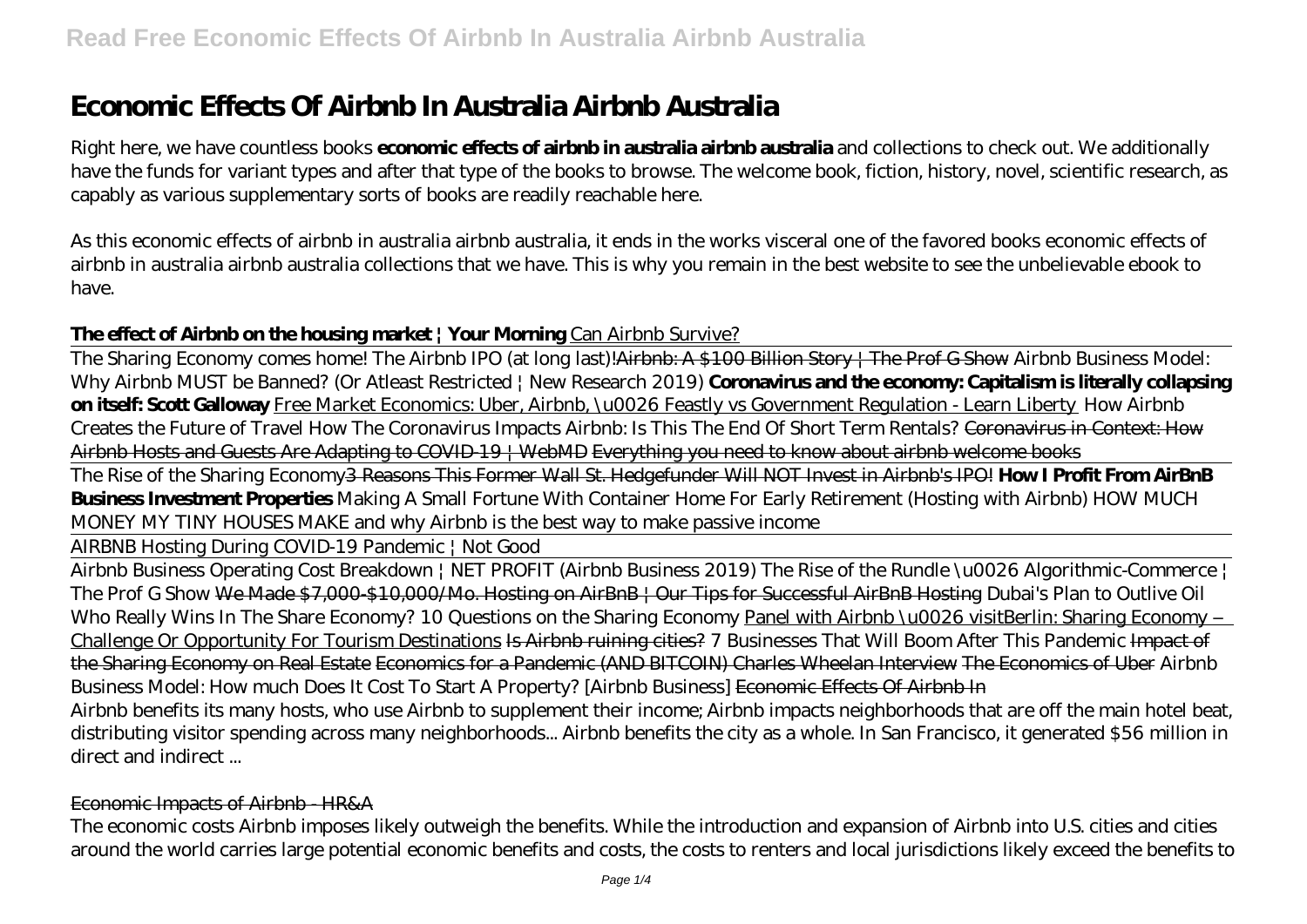#### travelers and property owners.

### The Economic Costs and Benefits of Airbnb | Portside

Airbnb guests and hosts supported AUD \$214 million in economic activity in one year in Sydney – throughout the region's diverse suburbs. This economic impact is estimated to support 1,600 jobs throughout Sydney. In addition to staying longer and spending more than traditional tourists, 31 percent of Airbnb guests said they would not have been able to make the trip had it not been for Airbnb as an accommodation option.

### Airbnb Economic Impact – The Airbnb Blog – Belong Anywhere

Finally, one well-advertised potential benefit of Airbnb is the extra economic activity that might result if the rise of Airbnb spurs an increase in visitors to a city or town. Besides the income generated by Airbnb property owners, income might be generated by these visitors as they spend money at restaurants or in grocery stores or on other activities.

#### The economic costs and benefits of Airbnb: No reason for ...

Airbnb boosts a country's economic activity. In the United States, the market generates an estimated value of \$688 million, \$161 million of which is from local spending. Airbnb promotes the tourism sector. With the promise of a convenient transaction, tourists are encouraged to travel to other countries which is beneficial for the hosting countries.

#### The Benefits of Airbnb on a Personal and Economic Scale

Economic effects of Airbnb in New Zealand 6 1.1 Purpose and scope of report Guests have booked over 1.5 million nights on Airbnb across New Zealand since its local launch in 2015. There are currently around 37,000 Airbnb listings across New Zealand – ranging from spare bedrooms to luxury

### Economic effects of Airbnb in New Zealand Airbnb

Economic effects of Airbnb in New Zealand Analysing consumer benefits and economic contribution A Deloitte Access Economics report for Airbnb found that Airbnb guests make a significant contribution to New Zealand's economy, contributing \$660 million in GDP and supporting over 6,000 jobs.

### Economic effects of Airbnb in New Zealand | Deloitte ...

According to a 2015 study by the association, Airbnb had a whopping \$2.1 billion negative impact on New York City's economy and hotel and lodging industry, with \$450 million in hotel revenue lost. It says Airbnb caused a loss of 2,800 jobs and millions of dollars in tax revenue for the government.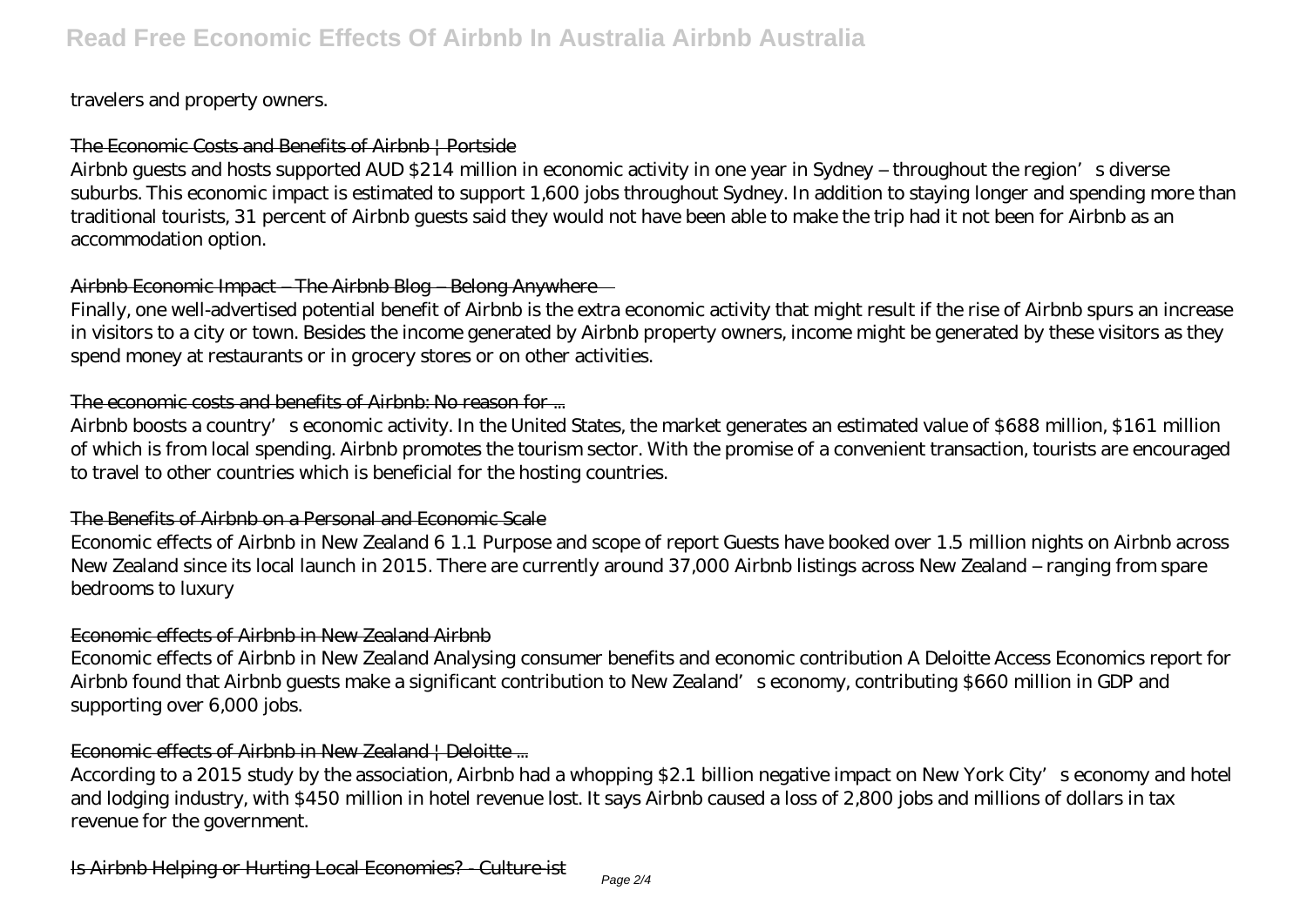# **Read Free Economic Effects Of Airbnb In Australia Airbnb Australia**

Related topics. Airbnb engaged Deloitte Access Economics to assess the economic effects of Airbnb in Australia. This report aims to quantify the economic contribution of Airbnb guest spending to the Australian economy, and evaluate the economic benefits enjoyed by guests, hosts and the wider community. Airbnb guests made a total contribution to Australia's GDP of \$1.6 billion in 2015-16, supporting over 14,000 jobs in addition to the activities of hosts.

#### Economic effects of Airbnb in Australia | Deloitte ...

Airbnb is instrumental in changing the way people travel. For families especially, renting an Airbnb can be more economical than booking a room at a traditional hotel. But not everyone in the travel industry is happy with Airbnb. For one thing, hotels are feeling the pinch of Airbnb's presence on their bottom line.

#### Airbnb Impacts Local Communities (for Good and Bad...

A separate U.S. study found that a 1% increase in Airbnb listings leads to a 0.018% increase in rents and a 0.026% increase in house prices. It might not seem like much on the surface but there ...

#### The Airbnb Effect On Housing And Rent - Forbes

I've been scouring the Internet (without success), looking for data regarding whether short-term rentals (STRs, e.g., Airbnb, HomeAway, etc.) increase or decrease property values in the areas ...

#### How your neighbor's Airbnb rental can affect your property ...

Airbnb's business model has far reaching economic impacts that benefit the country overall, the tourism industry, local businesses and local households. Host income and visitors' daytime spending has a significant economic impact in the economy. The following figures account for all direct, indirect and induced spending in France.

## Airbnb Economic Impacts in France – The Airbnb Blog ...

The overall economic effect of Airbnb has been positive, as some disruption in the economy results in to better value for a particular portion of the society. Here people are both, on the demand side as well as the supply side.

### Airbnb PESTLE Analysis | PESTEL Analysis of Airbnb | MBA ...

The gig economy — aka the sharing economy — has been one of the most important online phenomena of the decade. This week it also made a loud splash on Wall Street, as the stock market listings ...

### Airbnb and DoorDash IPOs leave gig economy issues ...

Economic effects of Airbnb in Australia 4 In one year in the ACT,20,000 Airbnb guests spent \$20 million supporting 99 jobs and \$13 million in GRP Airbnb hosts earned a median income of \$4,910  $\rm Qn_{age}$  gyerage, guests staying across the ACT rated their Airbnb listing 4.7